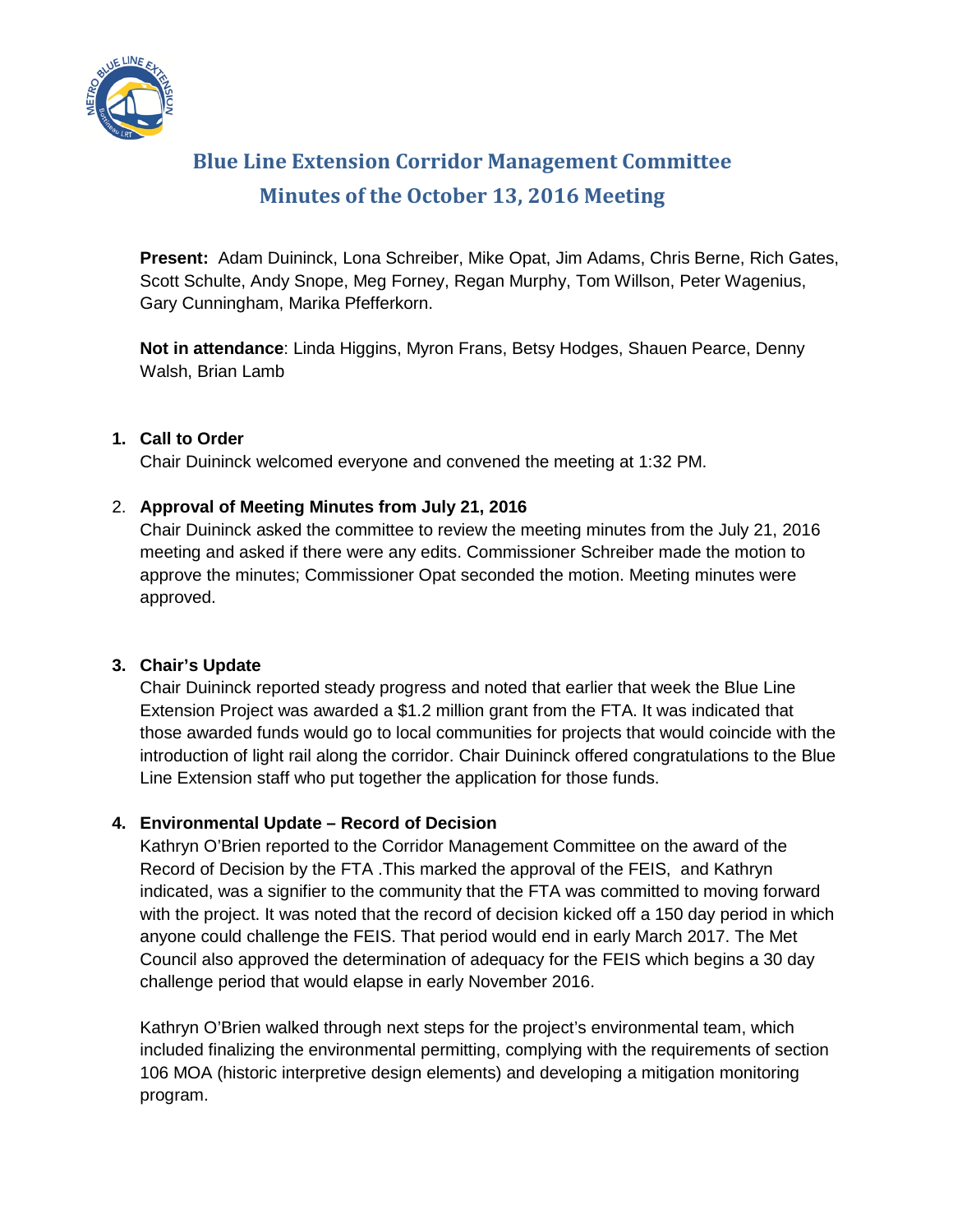

# **5. Design Updates**

Dan Soler addressed the committee and noted that part of the development of the project was working on risks that were identified early on in project development. The largest item of risk still being worked on was negotiation and agreements with both BNSF and Canadian Pacific Railways. Dan indicated that the project office continued to work with BNSF regularly, however there were issues, which included the culture of freight rail in Minnesota. Dan Soler did note that he and his staff were working with the governor's rail coordinator and rail coordination office, who had been a help as well. In the end, there was still a long way to go, but the project office remained committed to continued work towards agreements with BNSF. It was also noted that the project office had a meeting scheduled with Canadian Pacific the following week to continue coordination.

# **A. Freight Rail Corridor Construction Sequencing**

Nick Landwer greeted committee members and began his presentation by outlining a segment map of the corridor. He noted the 3 segments the corridor had been divided into for construction sequencing: Olson Memorial Highway, the Rail Corridor and West Broadway. Nick noted that the freight corridor in particular, would be a construction challenge due to factors such as having to work within a 100 ft right-of-way, poor soils in the area, existing Xcel utility lines which would need to be relocated, and the need for freight operations to be maintained during construction. Due to all of these factors, construction sequencing would be particularly important.

Nick presented slides which outlined in detail the construction sequencing for the freight corridor.

Mayor Murphy asked why transmission lines in this area could not be buried. Nick Landwer indicated that, when buried, transmission lines generated great amounts of heat. As a result, large vaults would need to be placed around them to cool the lines. However, doing so would take up a majority of the right-of-way in the area.

Chair Duininck asked what materials the piles and platforms were made from and what depth the piles would go into the ground. Nick Landwer noted that the piles could go as deep as 8ft, drilled by an auger, and would be filled with rocks and grout to hold them together. The platform would be constructed from some kind of geo fabric topped by a class 5 compacted gravel.

In regard to Canadian Pacific, Nick Landwer noted that the project planned to construct a flyover bridge over Canadian Pacific tracks. He presented an aerial image of the site, outlining the area the bridge would inhabit. An image of the proposed bridge structure was shown, noting the length and general materials that were proposed to be used. It was indicated that the bridge would span just over 1300ft, with piers set at 120ft intervals. Canadian Pacific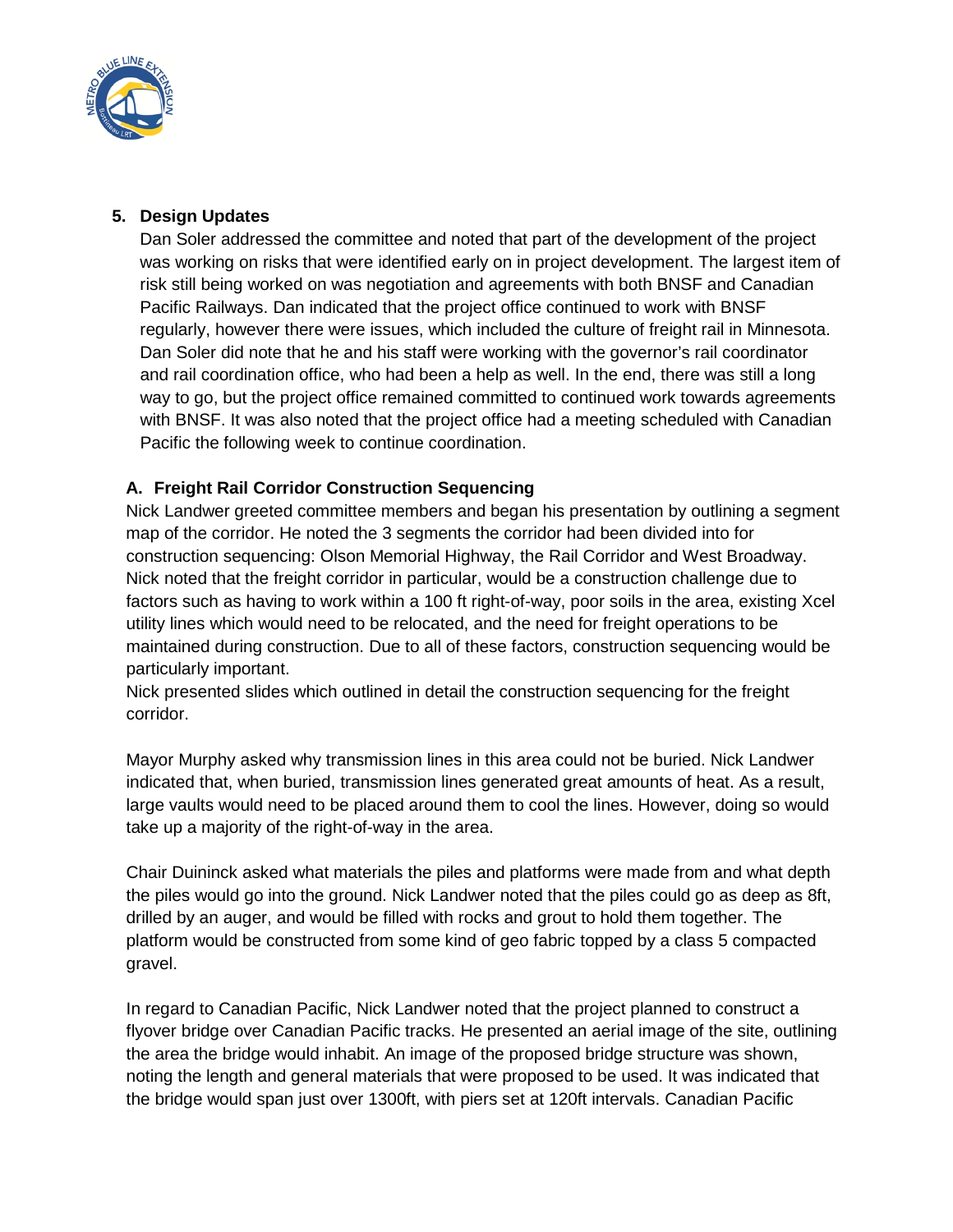

freight would pass beneath the bridge and that location was also presented in the image. It was noted that in the location the train would pass under, the bridge clearance would need to be 24ft in height.

Council Member Gary Cunningham asked what the height of the apex of the bridge would be. Nick Landwer indicated that it would be roughly 30ft in height, 24ft clearance plus the decking, tracks and railings.

# **B. Plymouth Ave Station Area**

Nick Landwer presented information on the Plymouth Ave Station Area, changes had been made to the previously presented plans due to the discovery of a 36 inch interceptor pipe that ran parallel to Bassett Creek and freight rail beneath the Plymouth Ave Bridge. It was noted that this 36 inch pipe was very old and the condition of it and the piles was not clear, but assumed very poor. Due to this, the project proposed to reconstruct the pipe. This also had the benefit of making it possible to open up the area beneath the bridge, adding another portal, and allowing a more natural channelization of Bassett Creek through the area. Less vegetation would be disturbed as well. An updated design of the area was presented, noting that the changes were also cost neutral.

Sketch-up views of the area were presented, to give CMC members a better understanding of the massing and design of the Plymouth Ave Station area.

Council Member Gary Cunningham asked if the trail that ran along the creek was handicap accessible, as the only access to the trail seemed to be from a staircase to the side of the bridge. Nick Landwer responded that the LRT station was handicap accessible. However, this particular trail connection did not have a ramp, as this staircase was just a convenient connection opportunity. It was also related that it would not provide year round access to the trail, as the park board had indicated they would more than likely close it in winter.

Council Member Andy Snope asked if a ramp could be built at the location to provide handicap access to the park trail. Nick Landwer noted that it had been looked at but it had been determined that the impacts to park land would be too great.

Nick Landwer then presented information on secondary access at Plymouth Avenue Station. It was noted that there were two accesses to the station, one in the vertical circulation (stairs and elevator) and a ramp from Xerxes to the north of the station.

Previously there had been a third access point shown, via a staircase and track crossing on the south side of the station. However, due to sightline issues identified during further engineering, it was proposed to eliminate the third access point. Sketch-Up images of the areas in which sight distance would be an issue for LRT drivers and LRT passengers were shown, outlining the severe safety concerns the crossing would present.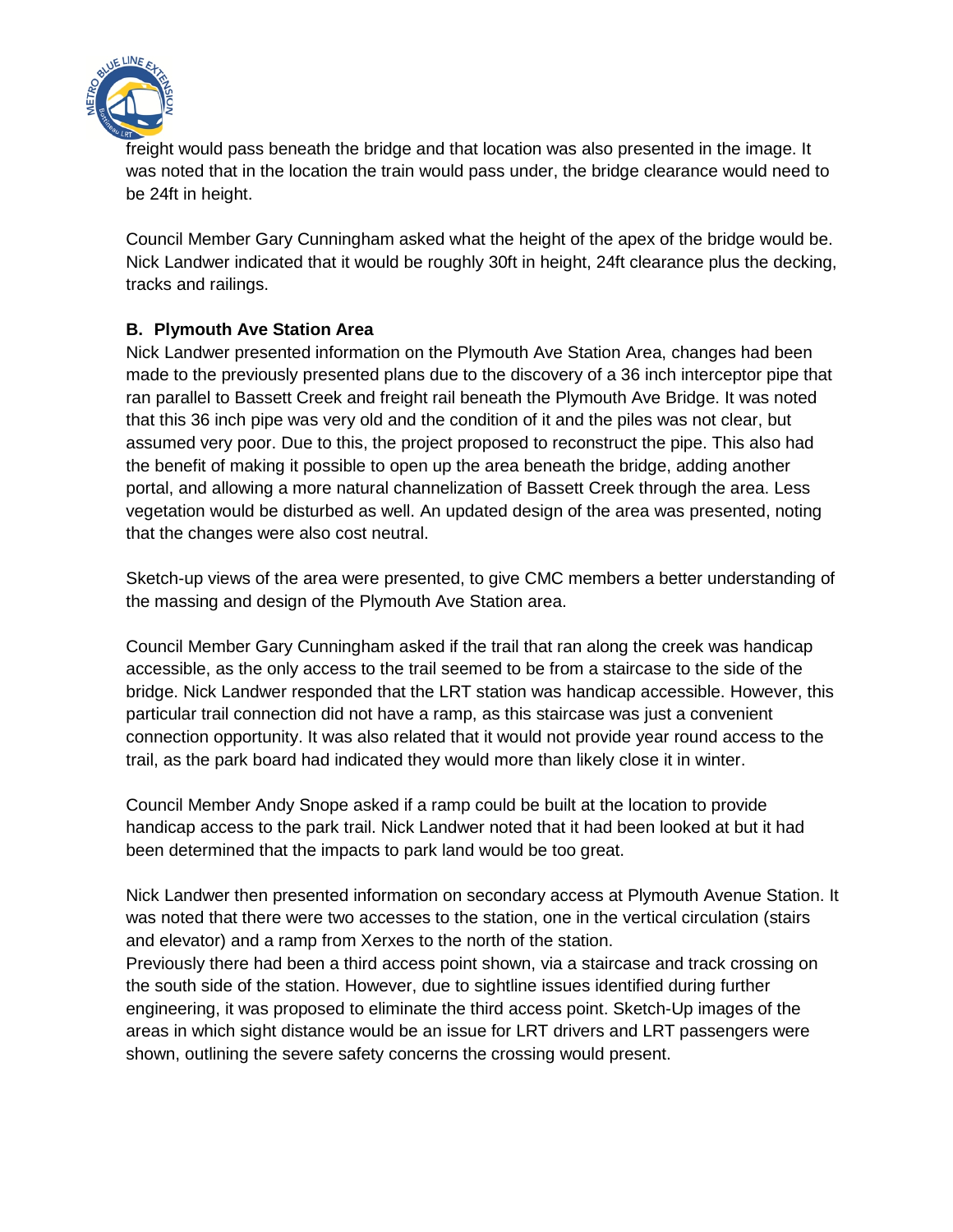

Council Member Gary Cunningham asked Nick to clarify what accesses would remain. Nick Landwer outlined the vertical circulation tower and the ramp from Plymouth/Xerxes intersection which would remain in station area plans. He also clarified for the committee member that the ramp was long to account for grades and keep it ADA compliant.

Council Member Cunningham also asked what the distance from Xerxes to the station platform was via the ramp. He was also interested to know who would be maintaining it. Nick Landwer indicated that the ramp would be roughly 700ft-800ft and that there would be a plan in place with Metro Transit Maintenance to clear snow, ice, etc. from the ramp.

Chair Duininck asked if the removal of the third access point would impact the ridership counts. Nick Landwer related that it would not, and that this decision was simply to ensure the project did not design an unsafe crossing.

#### **C. OMF Architecture**

Alicia Vap outlined the OMF's location, functionality and location. She noted that after Oak Grove Station there would be a quarter of a mile of non-revenue track, which would be used for pull out and pull in of trains.

Committee Member Peter Wagenius asked if the addition of the OMF in Brooklyn Park would change the location at which trains dropped cars, as it was currently happening at Hiawatha. He noted his preference for it to take place at the end of the line, as he'd seen people coming from the airport get confused when asked to switch to other cars at Hiawatha. Dan Soler believed it could happen at either location, but noted that the idea of doing it at the end of the line did indeed have merit as there would be turn over time there anyway, and as the project progressed they would keep it in mind. Committee Member Wagenius thanked the project for their willingness to consider it and stay flexible.

Alicia Vap continued to outline the design of the OMF, noting that it was surrounded on three sides by park land and on the other by developable land. The building itself was designed to be around 600ft in length. A detailed layout of the building was presented, outlining what functions each area would have.

On the outside of the building, staff had worked to integrate nature into the design and break up the long wall. The design developed displayed precast panels, interrupted at different intervals by reflective surfaces. (How reflective the surface would be had not yet been settled on.) The facility was shown from several different locations, noting the views of the building. Alicia Vap also indicated that final signage and finishes had not yet been decided on.

 Council Member Gates asked how often the bypass track would be used, as he had some concerns, as the city had big plans for the adjacent park. Council Member Gates also noted that he would also like more information on the dropping of cars in this location, as he was worried about safety and traffic concerns. Alicia Vap indicated that the bypass track was intended to provide occasional operational flexibility, and would not be used frequently during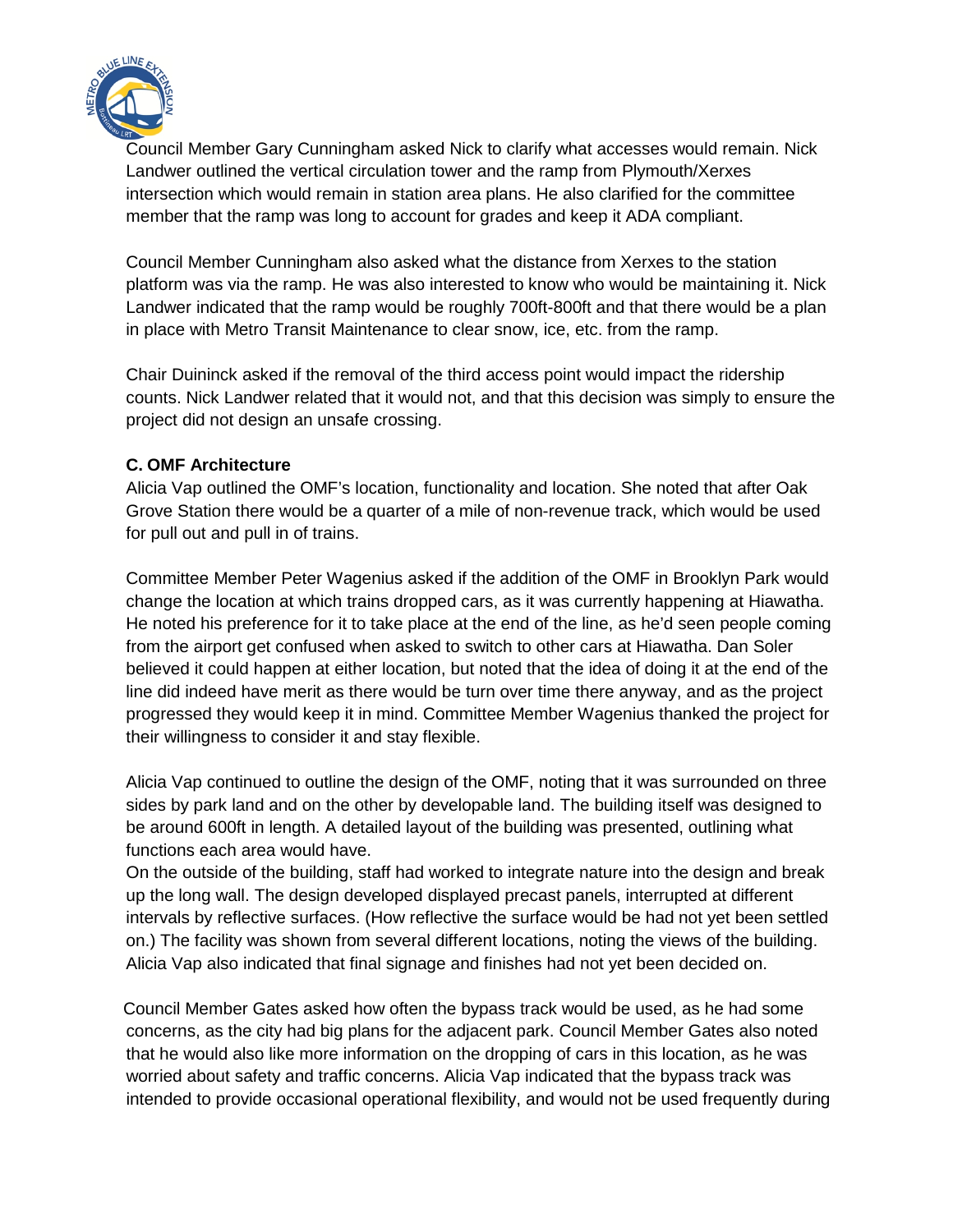

the day. She also noted that she would get information on exact counts to the city. However, she also noted that there would be a fence between the park and OMF to provide some further separation. Project staff had also been working closely with the city's parks office, trying to keep the bigger programmable areas further from the OMF.

#### **6. Station Design Overview**

Alicia Vap walked CMC members through the overview of station design, noting station area, site and platform as the 3 key areas. Station site and platform elements were also outlined, relating that platform elements would be consistent from platform to platform throughout the corridor.

The progress made in regard to station design and lessons learned from past projects were then outlined. Alicia Vap noted the unique designs of every station on the Blue Line had presented problems for maintenance staff who had to handle different materials in different sizes for each station, making it hard to store and fix quickly. It was also problematic for riders who could not predict where certain elements on the platform would be from station to station. On the Green Line, most stations had public art, which due to a revision in the Federal Transportation Bill, the Blue Line Extension Project could no longer include in its scope. This was due to being an FTA project.

Alicia Vap then outlined the design priorities that BLRT staff were following for their station designs. These included:

- a. Respond to lessons learned
- b. Provide safe and accessible facilities
- c. Enhance customer experience
- d. Develop design consistency in regard to customer wayfinding, constructability and cost, and maintenance
- e. Respond to character and context of each site
- f. Incorporate Section 106 / Secretary of the Interior Standards

Marika Pfefferkorn noted that she felt that as public art was no longer in the project, that project staff would need to be very strategic in informing communities of that fact. She also felt the project office should lead the initiative to help communities get funding in place for public art.

Alicia Vap outlined the areas of the station that were available for variation. This included the roof edge and underside, standard Metro Transit glass panel sizes, column pain colors and concrete platform surface treatments. It was noted that specific concept designs for each station would be shared at the November  $10<sup>th</sup>$  CMC as well as the November  $7<sup>th</sup>$ CAC/BAC and community open houses set to take place that month.

Alicia addressed what the purposes of the community open houses, which were to educate the community about station design evolution and receive feedback on design concepts.